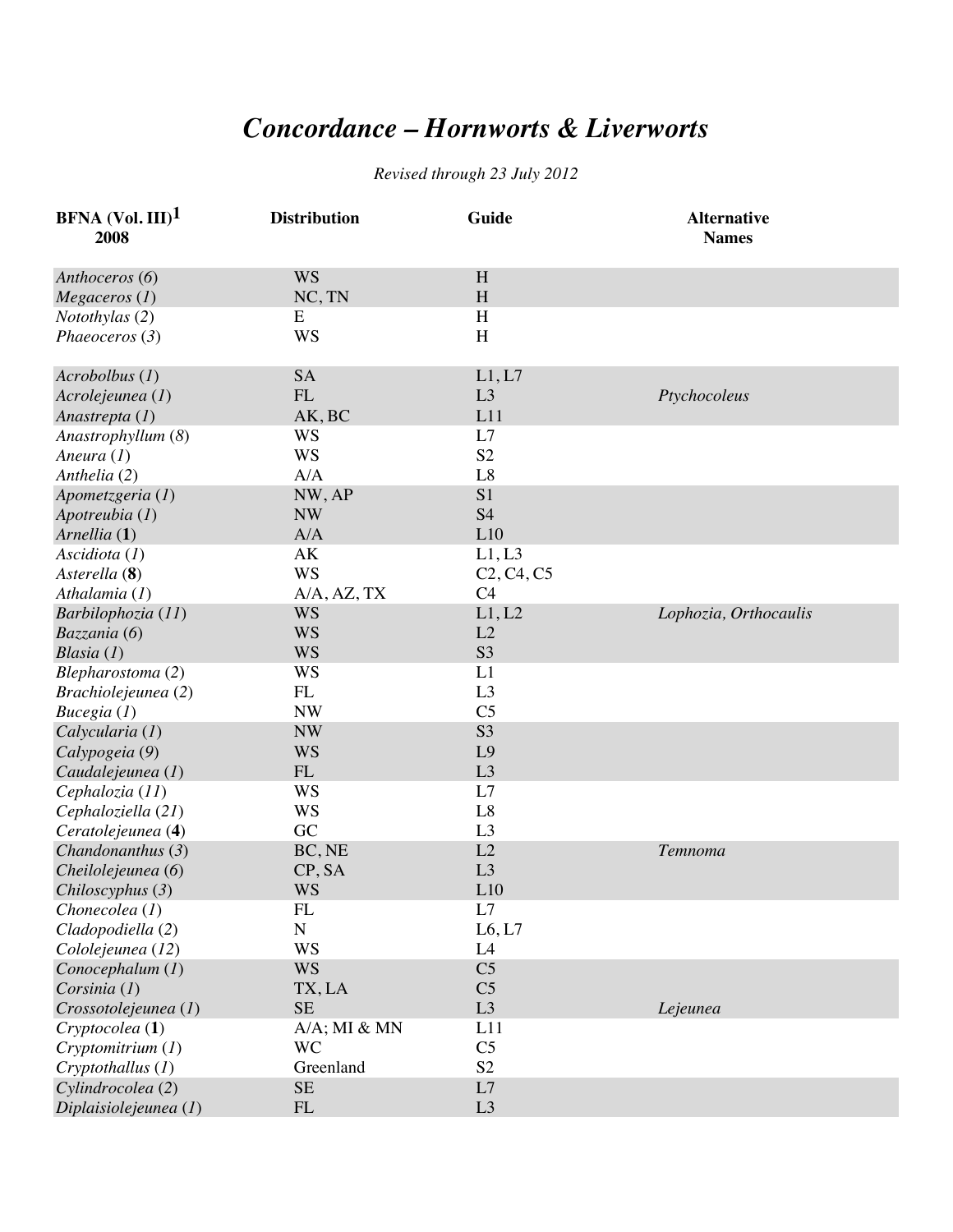| Diplophyllum (9)    | <b>WS</b>   | L2, L5         |                 |
|---------------------|-------------|----------------|-----------------|
| Douinia $(l)$       | NW, WC      | L <sub>5</sub> |                 |
| Drepanolejeunea (2) | <b>SE</b>   | L3             |                 |
| Dumortiera $(I)$    | E           | C6             |                 |
| Eremonotus $(1)$    | <b>NW</b>   | L8             | Anomomarsupella |
| Fossombronia (10)   | <b>WS</b>   | S <sub>4</sub> |                 |
| Frullania (22)      | <b>WS</b>   | L3             |                 |
| $Geocalyx$ (1)      | <b>WS</b>   | L6, L7         |                 |
| Geothallus(I)       | CA          | <b>S4</b>      |                 |
| Gymnocolea (2)      | <b>WS</b>   | L7             |                 |
| Gymnomitrion (6)    | A/A, WC, TN | L8             |                 |
| Gyrothyra $(I)$     | NW, WC      | L10            |                 |
| Haplomitrium (1)    | NW, ME, NH  | <b>S4</b>      |                 |
| Harpalejeunea (2)   | <b>SE</b>   | L3             |                 |
| Harpanthus $(3)$    | <b>WS</b>   | L <sub>6</sub> |                 |
| Herbertus (4)       | W, AP       | L8             |                 |
| Hygrobiella (1)     | A/A, WC     | L8             |                 |
| Hygrolejeunea (1)   | <b>NW</b>   | L3             | Lejeunea        |
| Jamesoniella (2)    | <b>WS</b>   | L11            |                 |
| Jubula $(1)$        | E           | L3             |                 |
| Jungermannia (19)   | <b>WS</b>   | L11            |                 |
| Kurzia (3)          | <b>WS</b>   | L2             |                 |
|                     | E           | L <sub>3</sub> |                 |
| Lejeunea (17)       | <b>WS</b>   | L2             |                 |
| Lepidozia $(3)$     |             |                |                 |
| Leptolejeunea (1)   | FL          | L3             |                 |
| Leptoscyphus $(1)$  | <b>SA</b>   | L10            | Anomylia        |
| Leucolejeunea (4)   | E           | L3             |                 |
| Lophocolea (6)      | WS          | L <sub>6</sub> |                 |
| Lopholejeunea (2)   | CP          | L3             |                 |
| Lophozia (32)       | <b>WS</b>   | L2, L7         |                 |
| Lunularia $(I)$     | WS*         | C3, C5         |                 |
| Mannia (5)          | <b>WS</b>   | $C2, C4, C5$   |                 |
| Marchantia (4)      | <b>WS</b>   | C3, C5         |                 |
| Marsupella (14)     | <b>WS</b>   | L8             |                 |
| Mastigolejeunea (1) | GC          | L <sub>3</sub> |                 |
| Mastigophora (1)    | BC          | L2             |                 |
| Mesoptychia (1)     | AC          | L6, L10        |                 |
| Metacalypogeia (1)  | AK, NL      | L9             |                 |
| Metzgeria (8)       | <b>WS</b>   | S1             |                 |
| Moerckia (2)        | ${\bf N}$   | S <sub>3</sub> |                 |
| Mylia(2)            | <b>WS</b>   | L10            |                 |
| <i>Nardia</i> $(6)$ | <b>WS</b>   | L6, L10        |                 |
| Neurolejeunea (1)   | CP          | L3             |                 |
| Nowellia (1)        | ${\bf E}$   | L8             |                 |
| Odontoschisma (6)   | <b>WS</b>   | L11            |                 |
| Oxymitra(2)         | TX, OK, KS  | C1, C4         |                 |
| Pallavicinia (1)    | <b>WS</b>   | S <sub>1</sub> |                 |
| Pedinophyllum (1)   | CT, MA, OH  | L11            |                 |
| Pellia(3)           | <b>WS</b>   | S2             |                 |
| $Peltolepis$ $(I)$  | A/A         | C <sub>5</sub> |                 |
| Petalophyllum (1)   | <b>TX</b>   | S              |                 |